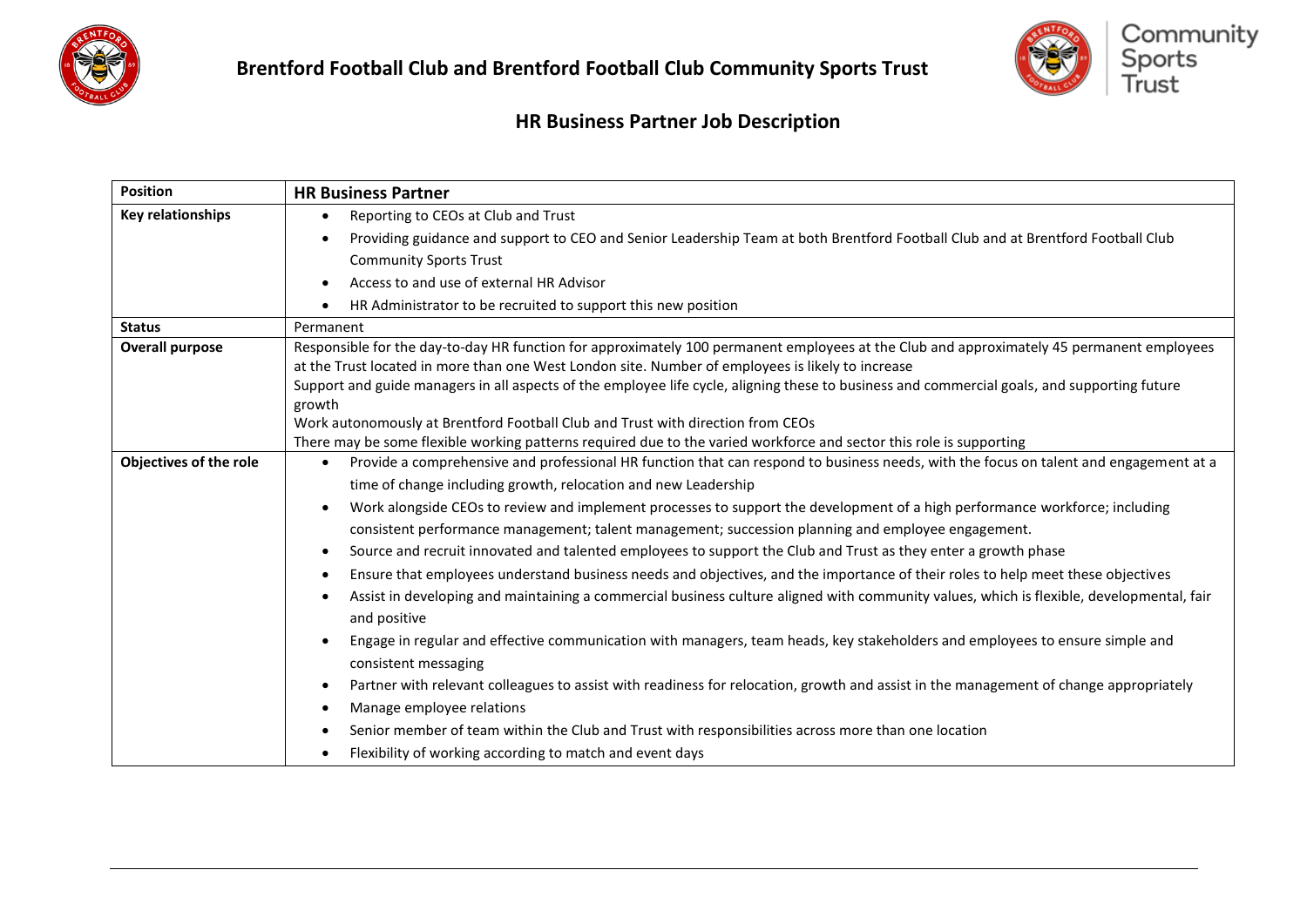



| <b>Duties</b>               | <b>Talent Management</b><br>1.                                                                                                           |
|-----------------------------|------------------------------------------------------------------------------------------------------------------------------------------|
|                             |                                                                                                                                          |
|                             | a. Provide support to managers and employees around performance management, including appraisals, objective setting and career           |
|                             | development.                                                                                                                             |
|                             | Assist with sourcing relevant and timely training and development interventions.<br>b.                                                   |
|                             |                                                                                                                                          |
|                             | Recruitment<br>2.                                                                                                                        |
|                             | a. Own the recruitment process and assist hiring managers throughout                                                                     |
|                             | Review current process and make recommendations regards if and how things should change going forward<br>b.                              |
|                             | Reward<br>3.                                                                                                                             |
|                             | Work alongside the Club and Trust CEOs to ensure appropriate compensation<br>а.                                                          |
|                             | Assist with the development of motivational incentive schemes if required<br>b.                                                          |
|                             | Manage the approval process for starters and leavers with relevant functions<br>c.                                                       |
|                             | Handle employee enquiries relating to pay and benefits if required<br>d.                                                                 |
|                             |                                                                                                                                          |
|                             | Change Management and Organisational design<br>4.                                                                                        |
|                             | a. Support and advise on organisational design and change in line with the Club and Trust's requirements                                 |
|                             | 5.<br>Processes                                                                                                                          |
|                             | a. Oversight and management of employees throughout their lifecycle within the Club and Trust                                            |
|                             | <b>Employment Law</b><br>6.                                                                                                              |
|                             | a. Understand and advise managers on relevant UK law and support in employment relations issues                                          |
|                             | Assist with ongoing review of policies and communications to ensure they're compliant and aligned to business and commercial goals<br>b. |
|                             | across more than one business                                                                                                            |
|                             | Advise employees and management on policies, processes and systems                                                                       |
|                             | <b>Consider relevant Brexit implications</b><br>d.                                                                                       |
| <b>Experience/Knowledge</b> | To qualify, you should be a highly organised HR professional with a CV that shows:                                                       |
| required                    | CIPD qualified                                                                                                                           |
|                             | Experience of working autonomously                                                                                                       |
|                             | Proven ability of setting up systems                                                                                                     |
|                             | A depth of experience gained in a similar HR role                                                                                        |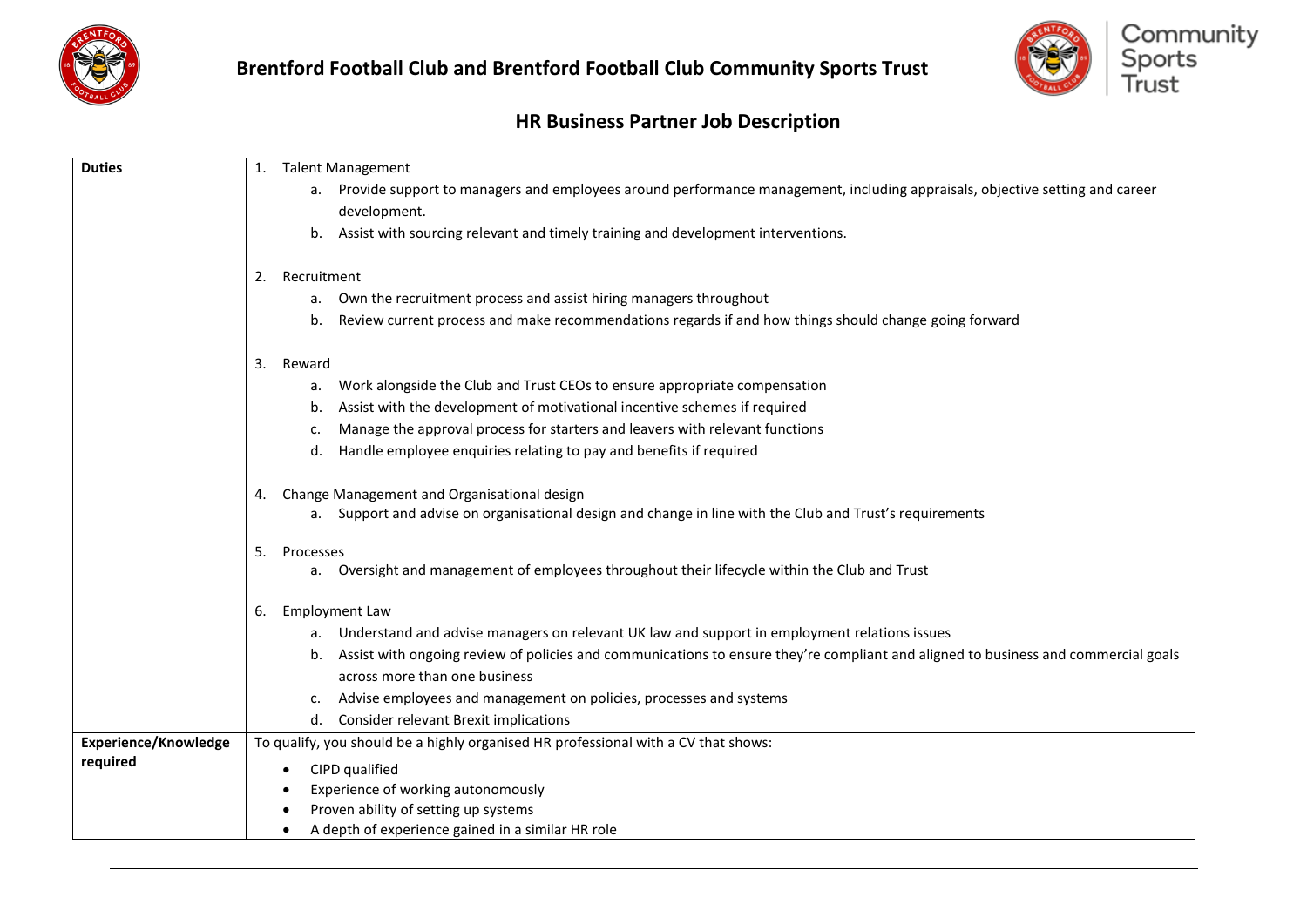



|                   | Proven experience of resolving complex HR issues                                                                                       |
|-------------------|----------------------------------------------------------------------------------------------------------------------------------------|
|                   |                                                                                                                                        |
|                   | Demonstrable knowledge and experience of organisational change.                                                                        |
|                   | A good understanding and knowledge of UK Employment Law                                                                                |
|                   | Highly computer literate                                                                                                               |
|                   | Interest in football and sport in general would be an advantage                                                                        |
| <b>Key skills</b> | The ability to work as part of a cross functional team, under pressure and manage conflicting priorities across more than one location |
|                   | Capable and willing to introduce and then manage processes with challenging situations and, at times, challenging employees            |
|                   | Ability to multi task and not a clock watcher (to work flexibly, working unsociable hours where required).                             |
|                   | Commercially astute and driven to improve and deliver results                                                                          |
|                   | Strong awareness of processes and the importance of relationship management                                                            |
|                   | The ability to influence and challenge decisions whilst building relationships                                                         |
|                   | Robust communication skills - to include listening, questioning, the written word, email, etc.                                         |
|                   | Attention to detail                                                                                                                    |
|                   | Resilient with good sense of humour                                                                                                    |